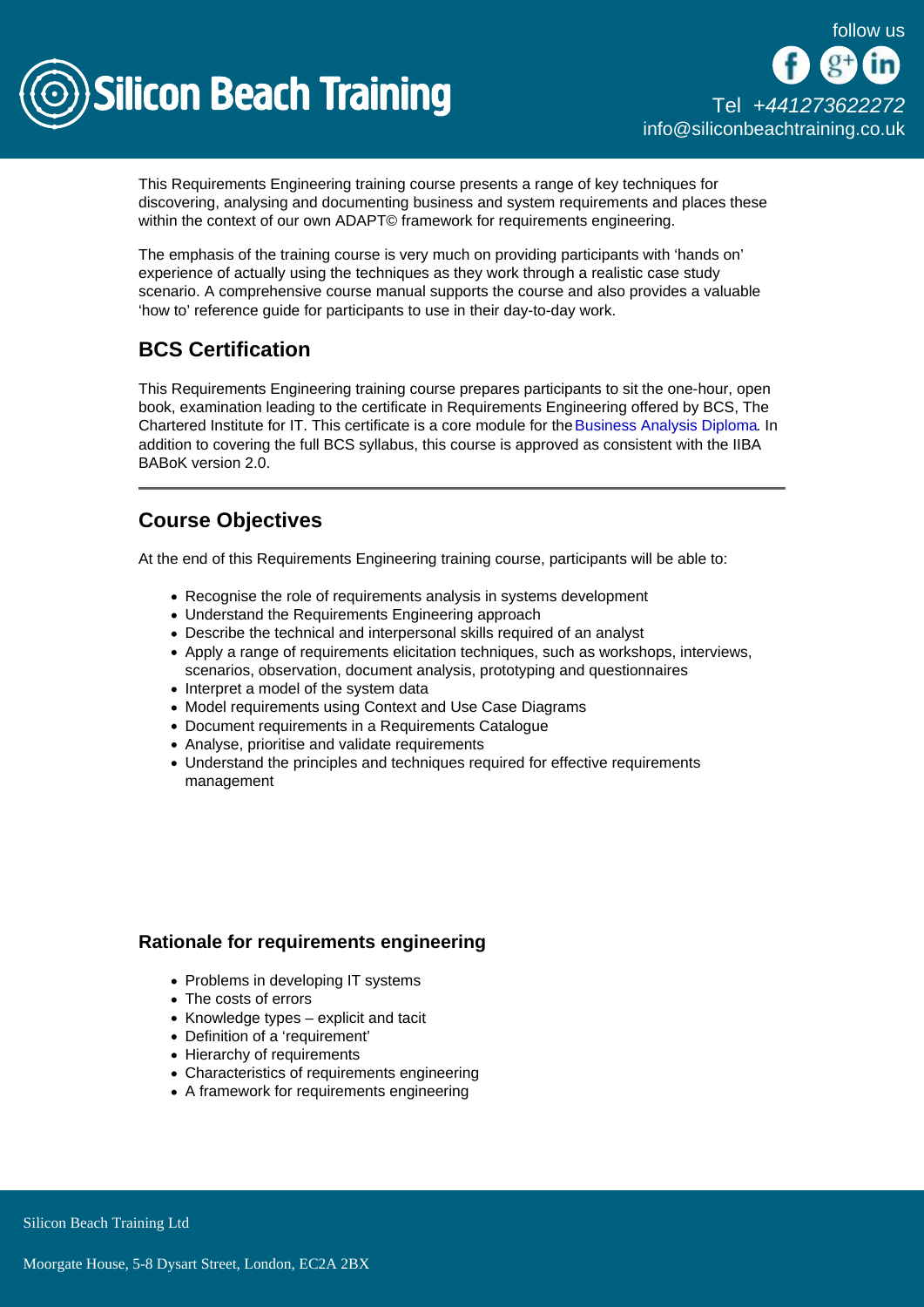

# The role of the analyst

- Stakeholders in requirements engineering
- Roles and responsibilities
- User analysis

# Requirements planning and management

- The importance of planning
- Project initiation and the project initiation document
- Requirements management

### Requirements elicitation 1 – interviewing

- Introduction to elicitation techniques
- Interview preparation
- Structure of an interview
- Documenting the interview

## Requirements elicitation 2 – workshops

- What is a workshop?
- $\bullet$  The benefits and limitations of a workshop
- Workshop roles and responsibilities
- Preparing for the workshop
- Techniques to elicit information
- Techniques for documenting workshop results

### Requirements elicitation 3 – supplementary techniques

- Observation, ethnographic studies and STROBE
- Quantitative techniques activity sampling
- Document analysis
- Record searching
- Questionnaires
- Special purpose records

### Documenting requirements

- What should be documented?
- Contents of the requirements document
- The requirements catalogue

### Requirements analysis 1 – modelling the processes

- What are we analysing and why?
- Characteristics of good requirements
- Framework for requirements analysis
- Use case diagrams

Silicon Beach Training Ltd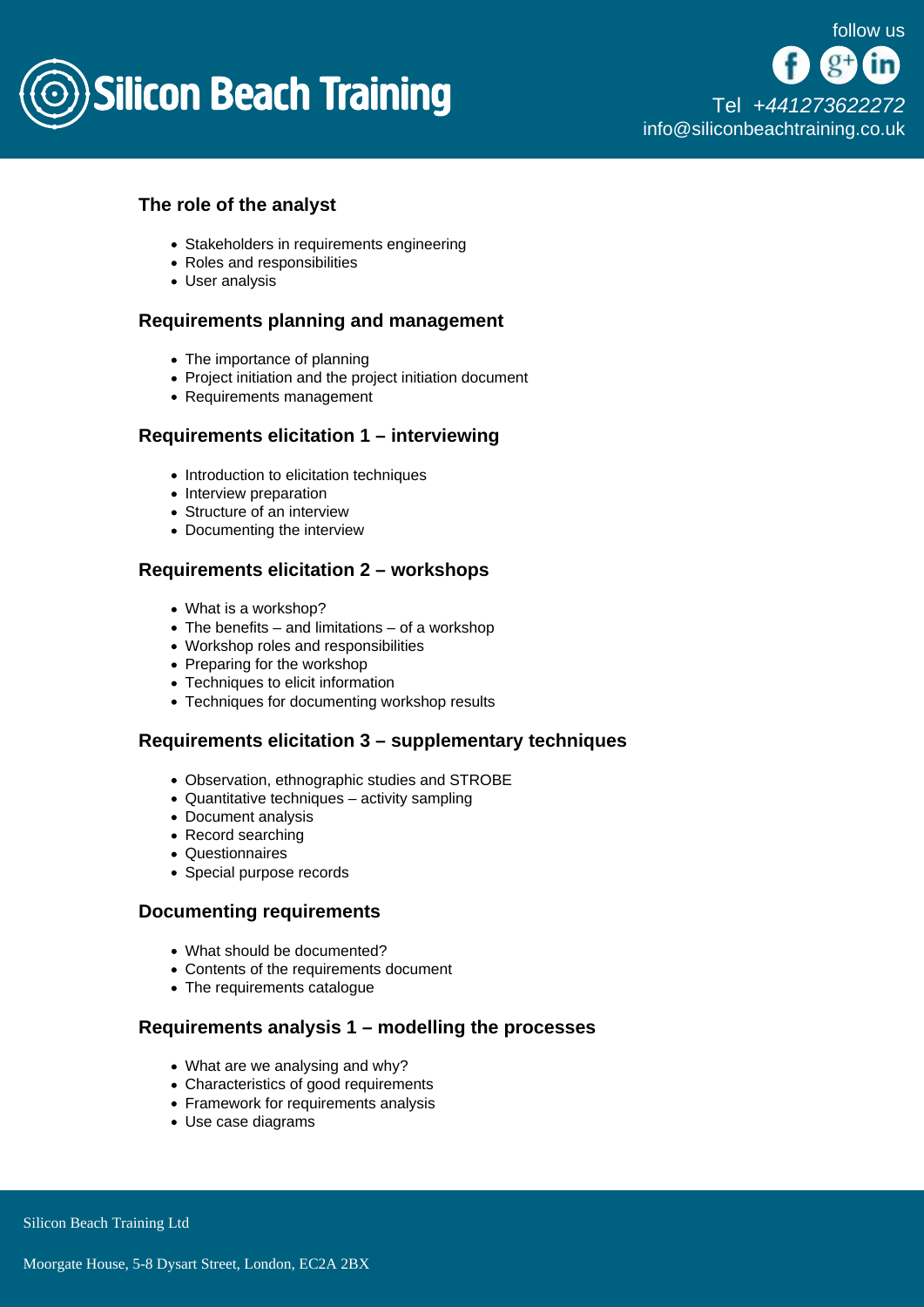# **Silicon Beach Training**

[Tel +44](tel:+441273622272)1273622272 [info@siliconbeachtraining.co.uk](/var/www/html/siliconbeachtraining.co.uk/public/mailTo:info@siliconbeachtraining.co.uk)

- Scope definition/re-definition
- Checking use cases against requirements
- The use of a context diagram

# Requirements analysis 2 – modelling the data

- Objects and classes concepts
- Classes and attributes
- Associations and multiplicity
- Building a class diagram
- Using class diagrams to confirm business rules and data requirements
- Checking models for consistency and completeness
- The CRUD matrix

### Requirements analysis 3 – categorisation and organisation

- Organising requirements into a hierarchy
- Categorising requirements functional, nonfunctional,
- technical and general
- Structuring the requirements catalogue

### Requirements analysis 4 – necessity and feasibility checking

- Checking the relevance of requirements to business goals
- Assessing the feasibility (business, technical, financial) of requirements

### Requirements analysis 5 – quality control

- Checking requirements against quality criteria
- Identifying conflicting requirements
- Resolving requirements conflicts negotiating skills

# Requirements analysis 6 – testability of requirements

- Identifying acceptance criteria
- The concept of business tolerances

### Scenarios and prototyping

- Purpose and use for elicitation, clarification and validation
- Developing scenarios
- Diagrammatic approaches to scenario modelling
- Use case descriptions to document scenarios
- Rationale for prototyping
- Throwaway versus evolutionary prototyping
- The prototyping process
- Scope and fidelity of prototypes
- Dangers of prototyping